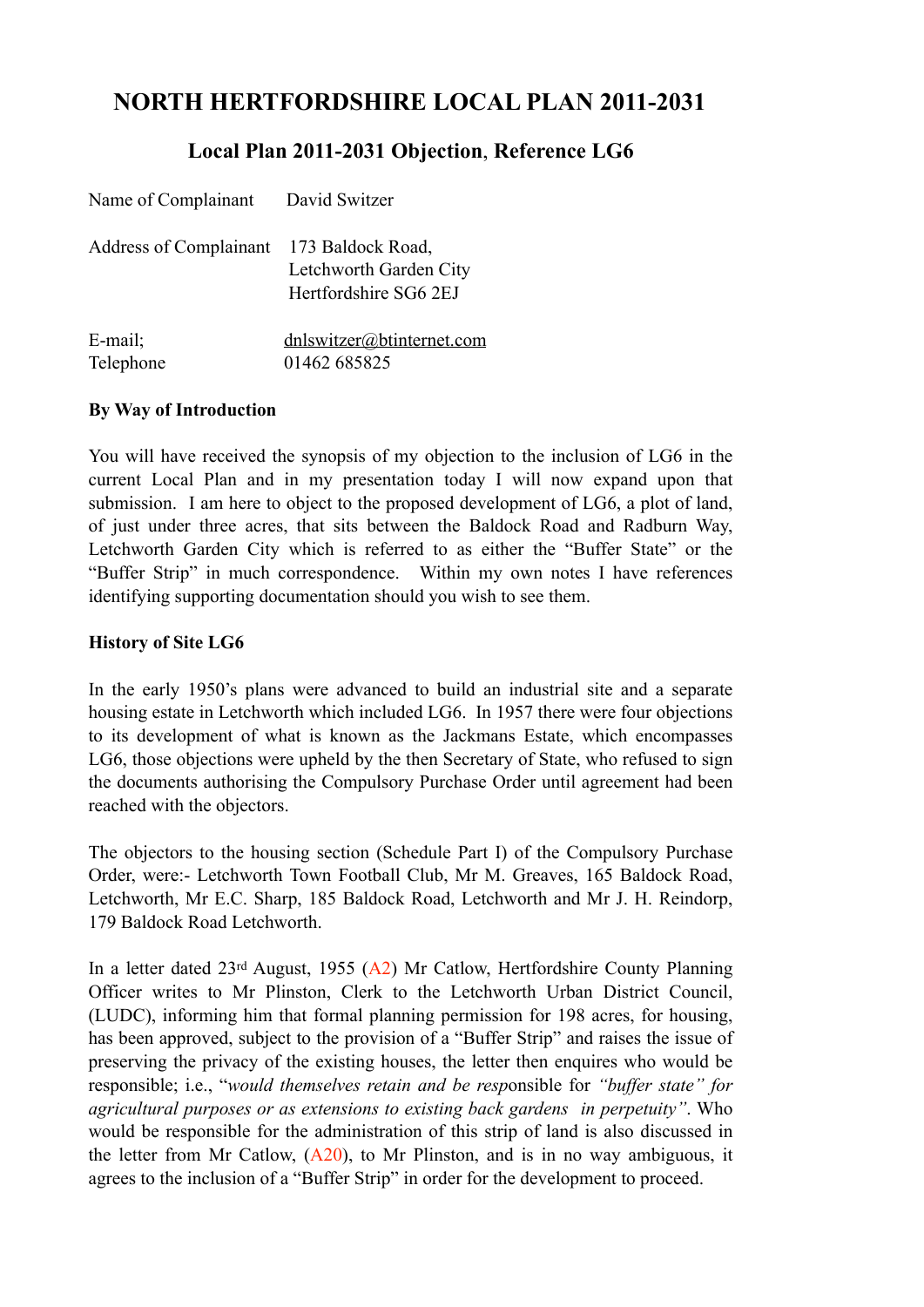A letter, (A6,A7) to Mr Sharp and Mr Reindorp respectively, confirms that the boundary of the proposed residential development is set 210ft from the rear curtilage of 185 Baldock Road and in Mr Reindorp's letter, states, that the plot of land he leases from First Garden City Limited, the then owners of the land, falls within the "Buffer Strip" to be preserved between the proposed Town Development and the rear of the houses on the Baldock Road, For further corroborating evidence that the "Buffer Strip" encompassed the rear of all of the existing houses is confirmed in Mr Plinston's letter of the 23rd August 1955, (A2).

A letter dated 19th May 1958, (Ref A10), from Mr Plinston, Clerk of the LUDC was sent to each councillor of the then LUDC, setting out the details of the Inspector's findings and confirming the Minister's decision on the two part Schedule, as part of the CPO. approving the housing development but incorporating the provision of a Buffer Strip". The agreement was in perpetuity, for benefit of the houses along the Baldock Road, subject to their objections being withdrawn. The "Buffer Strip" was incorporated into the housing development plan and would run to the rear of those houses on the Baldock Road and be approximately 210 feet wide by 1200 feet long and would only be available for agricultural purposes or as extension to back gardens in perpetuity. The "Buffer Strip" is referred to as LG6 in the current Local Plan. The letter to each councillor confirms the CPO, together with the agreed modifications and exclusions. The letter at paragraph 9 states:- *Other objections to the Compulsory Purchase Order had been made by the Letchworth Town Football Club, Mr M. Greaves, 165 Baldock Road, Letchworth,* Mr *E.C. Sharp, 185 Baldock Road Letchworth and Mr J.H. Reindorp, 179 Baldock Road, Letchworth. It was announced that agreement had been reached with these objectors and the Minister was asked to give effect to these agreements.* Paragraph 9 asks for the agreements with the objectors to be approved. Paragraph 12 reads … "*and to confirm the Compulsory Purchase Order with modifications to effect the agreed exclusions so far as they relate to the land described in Part I of the Schedule to the Order, and without modification in so far as it relates to the land described in Part II of the Schedule".* Paragraph 13 states*, "This letter is issued as the Minister's formal decision on both the application and the Compulsory Purchase Order*" Therefore, the Minister approved the new boundary to the housing development which confirmed the reduction of some three acres to that development; i.e. The Buffer Strip.

This was not a vague promise but a properly constituted agreement. On this basis when the objectors withdrew their objections the Secretary of State signed the Compulsory Purchase Order. The Compulsory Purchase Order therefore covers the "Buffer Strip" but the Town Development Plan excludes it. With this agreement in place the residents withdrew their objections and the Jackmans Estate was built.

The location of the four objectors is significant as they represent the two ends and two middle properties abutting the "Buffer Strip". It seems Mr Greaves of 165 was happy to accept that the existing footpath, which marked the western boundary of his property should continue and this is still in existence today, and the "Buffer Strip" begins at the western boundary of 167 Baldock Road to the eastern boundary of 203 Baldock Road.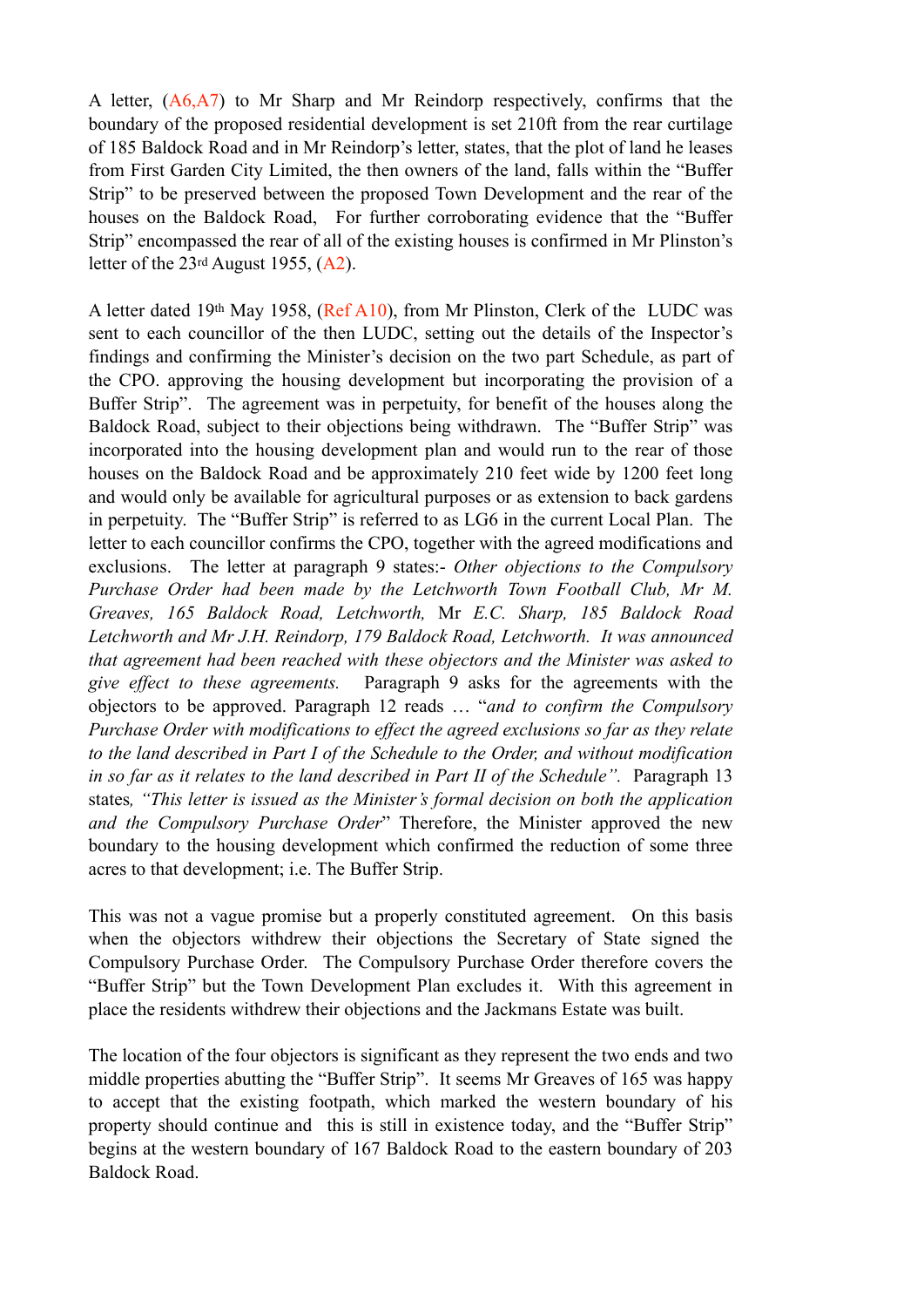The completed Compulsory Purchase Order, signed by the Minister of State, comprised a total of 218 acres, i.e. 20 acres for industrial use off Icknield Way and 198 acres for housing. However, modifications were made to the Town Development proposals and only 215 acres were allocated for building works i.e. 20 acres for industrial use and 195 acres for housing. The figure for the industrial estate remained constant; the figure for the housing estate was modified. Thus the remaining 3 acres is the "Buffer Strip". This strip of land was included in the Compulsory Purchase Order but excluded from the development of the Jackman Estate. The NHDC mentions the "Buffer Strip" as being 2.36 acres and the residents do not dispute this figure. However the discrepancy can be explained that an area which lay between the BP garage and the Football Club later became the entrance to Radburn Way from the Baldock Road, and covers the difference of 0.64 acres. It was possible to build the road and the garage as there were no properties on the Baldock Road between the eastern boundary of 203 Baldock Road and the western boundary of the Football Club. There was no conflict of interest on this point as the signed agreement provides for a "Buffer Strip" which was specifically "for the benefit of the existing houses along the Baldock Road".

Years passed and the Letchworth Urban District Council became part of the North Hertfordshire District Council, the latter inheriting all the Urban District Council's duties and responsibilities including the care of the Buffer State, which was by this time known as the Buffer Strip.

In the late 1970's NHDC authorised 34 to 44 Radburn Way to be built on what had been land originally designated for police houses. The NHDC plan was to build several chalet bungalows along a piece of open land to the south side of, but not on, the "Buffer Strip", the NHDC Council honouring their obligation to maintain the integrity of the Buffer Strip. Circa 1980 nos. 35 – 44 Radburn Way were built, finally sealing the western end of the Buffer Strip which was now surrounded by properties. A narrow road was provided between nos. 38 - 39 Radburn Way to allow access to the rear of these properties; this did not encroach on the Buffer Strip and NHDC honoured their obligations relating to the "Buffer Strip" but effectively sealed its western arm.

At some pint in the 1980/1990's North Hertfordshire District Council changed the designation of the Buffer Strip from agricultural land to "*zoned residential on the Local Development Plan*". This flew in the face of the agreement that the land was *for agricultural purposes or as extensions to existing back gardens in perpetuity,* this change in terminology was made without the knowledge, let alone the approval of the residents abutting the "Buffer Strip". (Ref C3).

During 1996 it became apparent that a move was afoot to use the "Buffer Strip" for housing. The residents were not consulted and only became aware of this when the people renting the allotments were given a one year notice to vacate. The proposal was to replace Freeman House, an old peoples home which at that time was around thirty years old. The plan was to build old people's bungalows on the "Buffer Strip". It was patently obvious that this was not the true situation as the "Buffer Strip" was far too large for such a small project and the residents suspected an ulterior motive,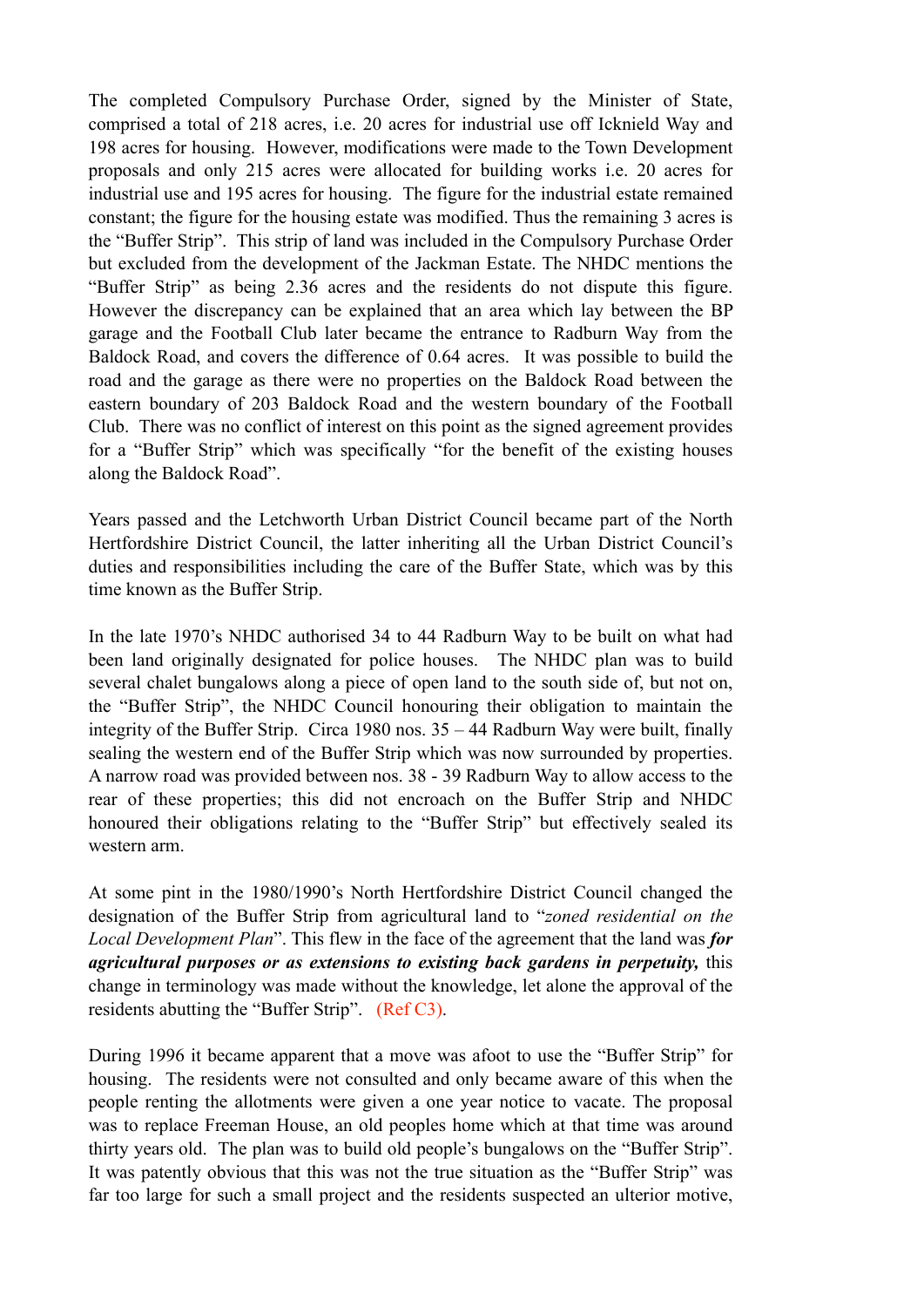the redevelopment of Freeman House being merely a cover for the development of the "Buffer Strip". They believed there was a hidden agenda, this being to break the agreement and sell the land for housing.

During this period a neighbour who was about to purchase a house backing onto the "Buffer Strip", and worked in the planning department of the NHDC, asked for, and was given, permission to look at the records of the "Buffer Strip". As he was only looking during his lunch time, he did not get back to the archives until some three weeks after his first investigations. He found the archives had disappeared.

At this stage several residents, unbeknown to each other, took up the case with various departments of the North Hertfordshire District Council. Each protestor suffered delays and prevarication. I myself had several pieces of correspondence with Mr Brown of the Estates Department, in which, in a letter dated the 10<sup>th</sup> September 1996, he refers to a restrictive agreement on the Buffer Strip, which suggests that the Council Planning Department was aware a restictive agreement existed, (Ref C11).

A further letter from Mr Brown dated 10th December 1996, (Ref C15), states that *"As part of this process a Compulsory Purchase Order was made and confirmed by the Minister, but the Council decided to exclude from the actual development the land which we are now discussing".* Messrs Plinston and Catlow's letters in 1958 clearly show that the Minister did not sign the Compulsory Purchase Order until all objections had been resolved. Mr Brown also refers to the Head of Legal Services opinion, that the Buffer Strip could be developed, (Ref C15), which I challenged in my letter to Mr Brown dated the 14th December 1996, on the basis it was not an independent opinion, (Ref C16). Mr Brown did not respond to this letter but a reply was received from a Mr Devonald, (Ref C17). who says, *"I note what you say regarding the status of the Buffer Strip. I do not believe that there is any discrepancy between us as to fact but merely as to interpretation of fact".*

Matters continued to unfold and it became apparent that the NHDC had a proposal to develop the "Buffer Strip". The matter was submitted to the Housing Services Sub Committee on the 2nd January 1997, (Ref C25). The Housing Services Sub Committee was not made aware of any conflict of interest and voted to accept the proposal to develop the "Buffer Strip". It is interesting to note that the NHDC Officers were so confident that Members would vote to accept the proposal that allotment holders within the Buffer Strip had been given notice to vacate in July 1996.

In the minutes of the Housing Services Sub Committee, 2nd January 1997, (Ref C18), The Head of Estates, at minute 36, says that *"the order had been modified to exclude a small portion to the rear of 165 Baldock Road".* Subsequent to the Housing Sub Committee Meeting on the 2nd January 1997 I received a letter from Mr Devonald, (Ref C21), dated the 15th January indicating that I should address all further correspondence to Mr D Bowler, Estates Department, Hertfordshire County Council. This implies that consent was a foregone conclusion although the matter had yet to be discussed by the NHDC Housing Services Committee and the full Council. The letter from Mr Devonald makes no reference that a meeting of the Housing Services Committee was due to take place on the 21st January 1997 to discuss this matter.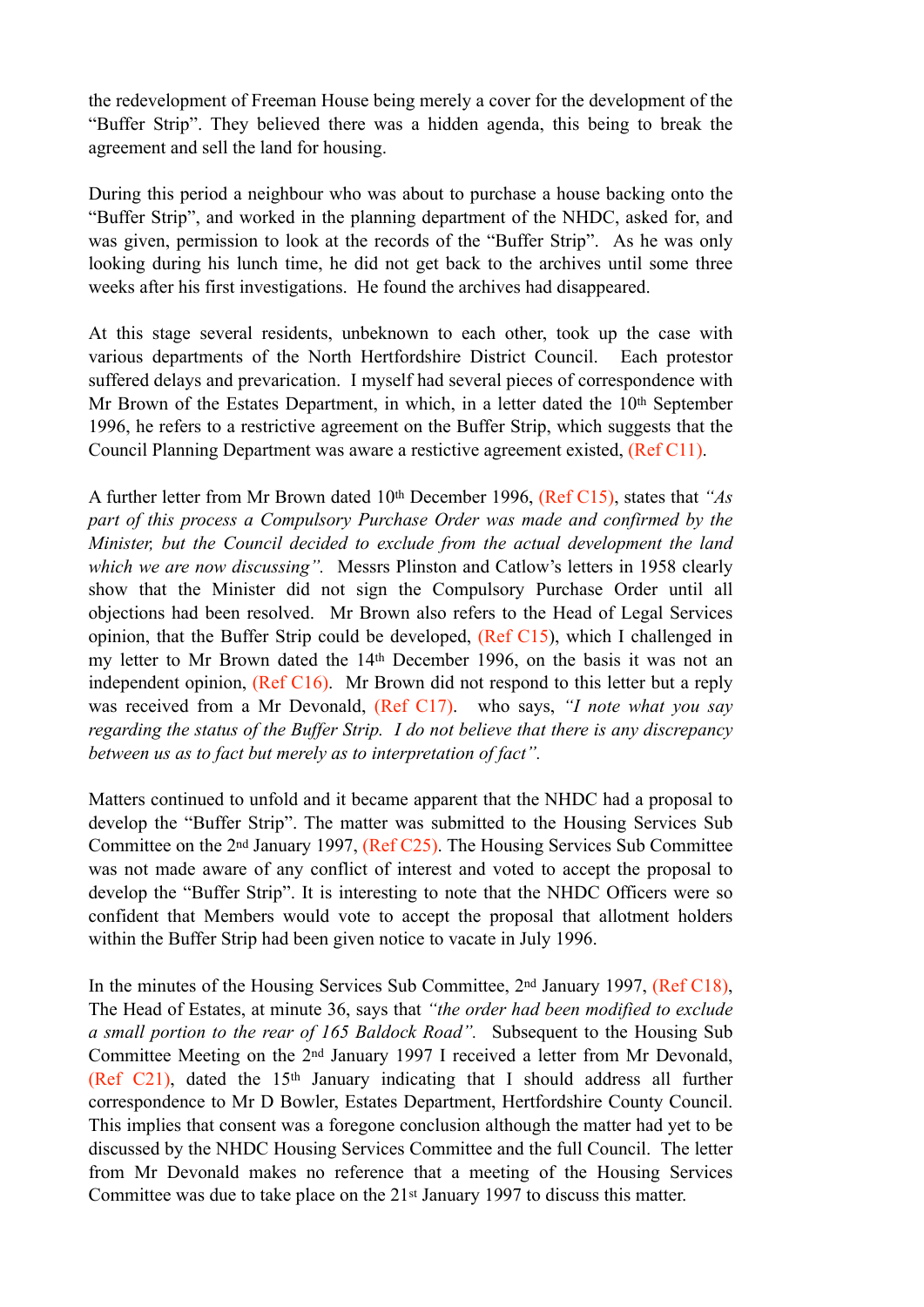Knowing that I would not be able speak at the Housing Services Committee meeting on the 21st January 1997 I wrote to the Members of the Housing Services Committee on the 16th January 1997, (Ref C22), setting out a brief history and concerns relating to the "Buffer Strip", took it to the council offices and asked that it be copied to Members of the Housing Services Committee. Some days later I came into possession of a copy of documentation, (Ref A2) which included Mr Catlow's response to Mr Plinston's letter, of early1958 and I therefore returned to the Council Offices and asked if that documentation and letters could also be copied to the Members of the Housing Services Committee. The receptionist told me it would be a lot quicker and easier to just send a copy to every councillor, I was happy for this to happen. In the documentation presented was the statement *"For the benefit of the existing houses along the Baldock Road",* followed by*,"a buffer state be incorporated in perpetuity".*  Before the meeting of the Housing Services Committee on the 21st January 1997, my wife, Mrs L Switzer, decided to check to see if the councillors had received the documentation so chose a councillor, at random, of the then councillors and spoke, via the telephone, to a lady councillor who said, "*I can't believe this.I was one of the original committee set up to look into this proposal. When we asked for any documentation relating to the site we were told, "There was none".*

The first time the residents living adjacent to the "Buffer Strip" realised they were not alone was when several of them attended, as observers, at the meeting of the Housing Services Committee 21st January 1997. At that meeting, despite a completely biased presentation by Mr Devonald, the Committee, having seen the evidence provided by myself the previous week, declined to endorse the recommendation by the Housing Services Sub-Committee and voted, unanimously, to send it through, to the full Council with a recommendation that this land, i.e. the Buffer Strip, "*be preserved from future development for the benefit of the community and the environment for the foreseeable future*", (Ref C28 and C25a, minute 401).

On the morning that the full council was due to make its decision, Tuesday  $25<sup>th</sup>$ February 1997, I received, from Mr Devonald, the NHDC solicitor, a letter to the effect that the decision had gone against the residents and that from now on I would have to deal with the Hertfordshire County Council, (Mr Bowler). I found this very odd as the meeting to make that decision was not due to take place until that evening. I no longer have this letter but a file copy should be in the legal department archives of the NHDC. This letter was much longer than the one Mr Devonald had sent me on the 15th January, 1997 which had also referred me to Mr Bowler.

In letters to several people, myself included, Mr Devonald quoted the date of the full council meeting as the 27th February 1997. In Mr Brown's letter of the 31st January 1997 he gave me the 25th February 1997 as the date of the full Council meeting. I, therefore, delivered a small paper to all properties surrounding the Buffer Strip informing them of the true date, time and place of the meeting. At the council meeting a Mr Wearmouth told me he only found out about the date of the full council meeting so late he almost missed it, as a letter from Mr Devanold had told him that the meeting was fixed for a date two days later than it actually was.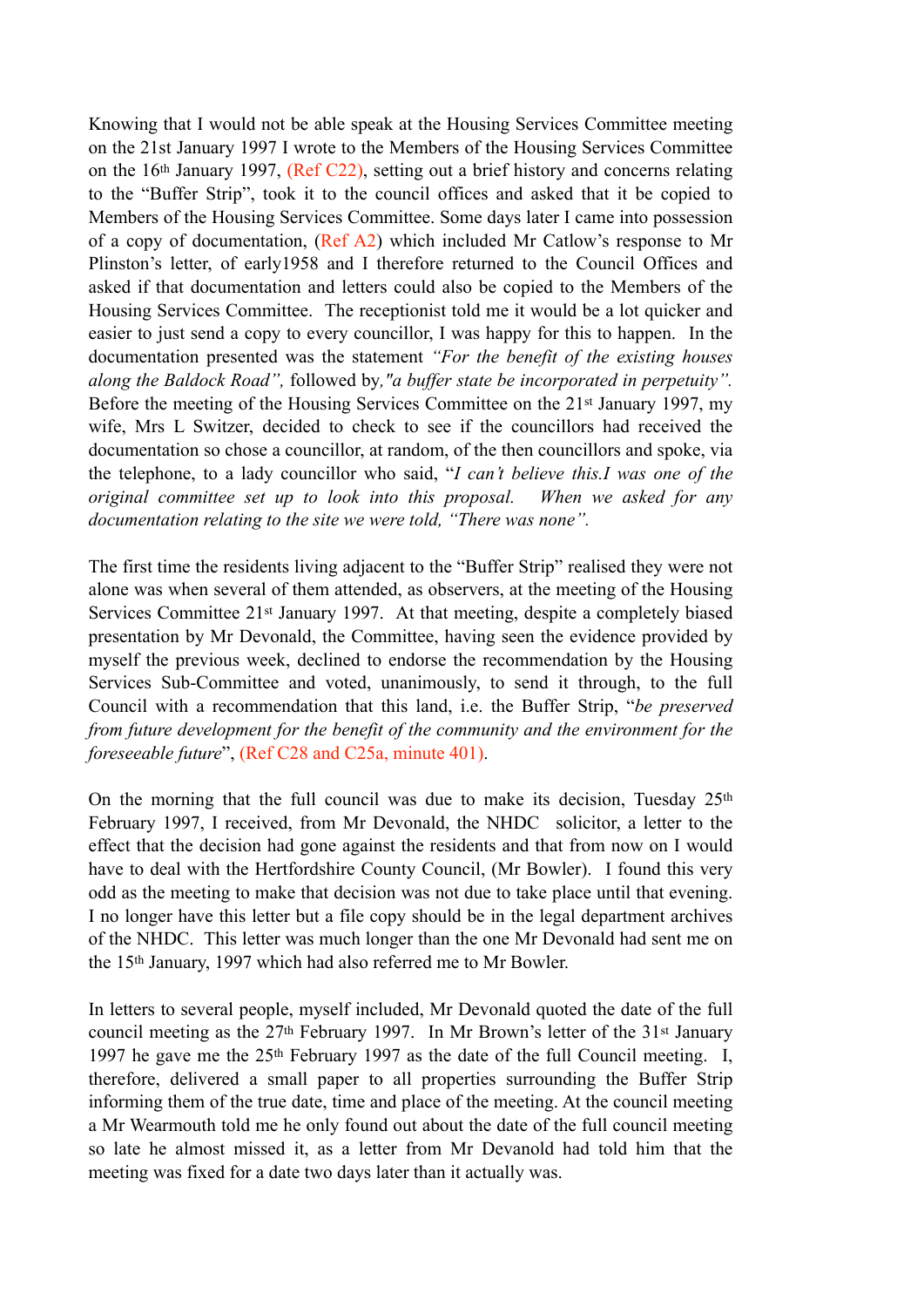Before the meeting I approached Mrs A E Carss (Madam Chairman) to see if the order of the agenda could be altered, there being around 70 residents from properties surrounding the Buffer Strip, who would be able to leave after the item had been dealt with. Mr Devonald attempted to block my path and said I could not speak to Madam Chairman, I replied I could, as the meeting had not yet commenced. I sidestepped Mr Devonald and spoke to Mrs Carss who agreed it would make things easier and altered the running order of the meeting in accordance with Standing Order 4.2, (Ref C37, and Minute 465).

At the full council meeting on 25th February 1997, Councillor JJ Wilkinson presented the residents case with the result that the councillors, having seen the written evidence copied to all councillors by the NHDC receptionist establishing the "Buffer Strip", rebelled against the advice given to them by the council officers and voted, unanimously, not to endorse the recommendation of the Housing Services Sub Committee. Councillor Wilkinson did say to me, on leaving the meeting, "*Be careful the officers are very angry and you need to keep an eye on things,* (minute 465a).

In 2001, less than four years after the NHDC Council had specifically protected the "Buffer Strip", officers of the NHDC submitted part of the Buffer Strip to the Hertfordshire County Council for inclusion in the Hertfordshire Housing Assessment 2001-2016. The part of the "Buffer Strip" to the rear of 167 to 175 Baldock Road inclusive was referred to as LET051. The proposal was made available to view in the local library and, therefore, it must have been in preparation for some considerable time prior to its publication date. Using the advice previously given by Councillor Wilkinson I went to the library to look at the Hertfordshire County Council plans. As each council had submitted its own identified proposals to the Hertfordshire County Council it must have been NHDC officers who identified the land, i.e. the "Buffer Strip", which was included as LET051 within the Hertfordshire County Council Housing Capacity Study 2001-2016 Proposal Sheet, Ref LET051, (Ref D1).

The proposed site showed buildings on the rear boundary lines of 167 to 175 Baldock Road inclusive, it also included a dotted line encompassing half the back garden of each property. My neighbours and I could not understand why half our gardens were included and the rest of the Buffer Strip left out. The inclusion of land up to this dotted line is specifically mentioned in LET051, (Ref D1). We came to the conclusion that this was intimidation because I had produced the documentation that defeated the NHDC officers' proposals in 1997. Whilst a larger amount of the Buffer Strip has not always been included in all previous proposals, this section of the "Buffer Strip" has always been included.

In the Proposition Sheet there were a number of inaccuracies, namely;

- i The designation "Farm" destroys the identity of the "Buffer Strip" by implying it was farm land. It also implied it was a brown field site and thus could be built on. There is, and never was anything to suggest a farm.
- ii The description is inaccurate, the plot was not overgrown.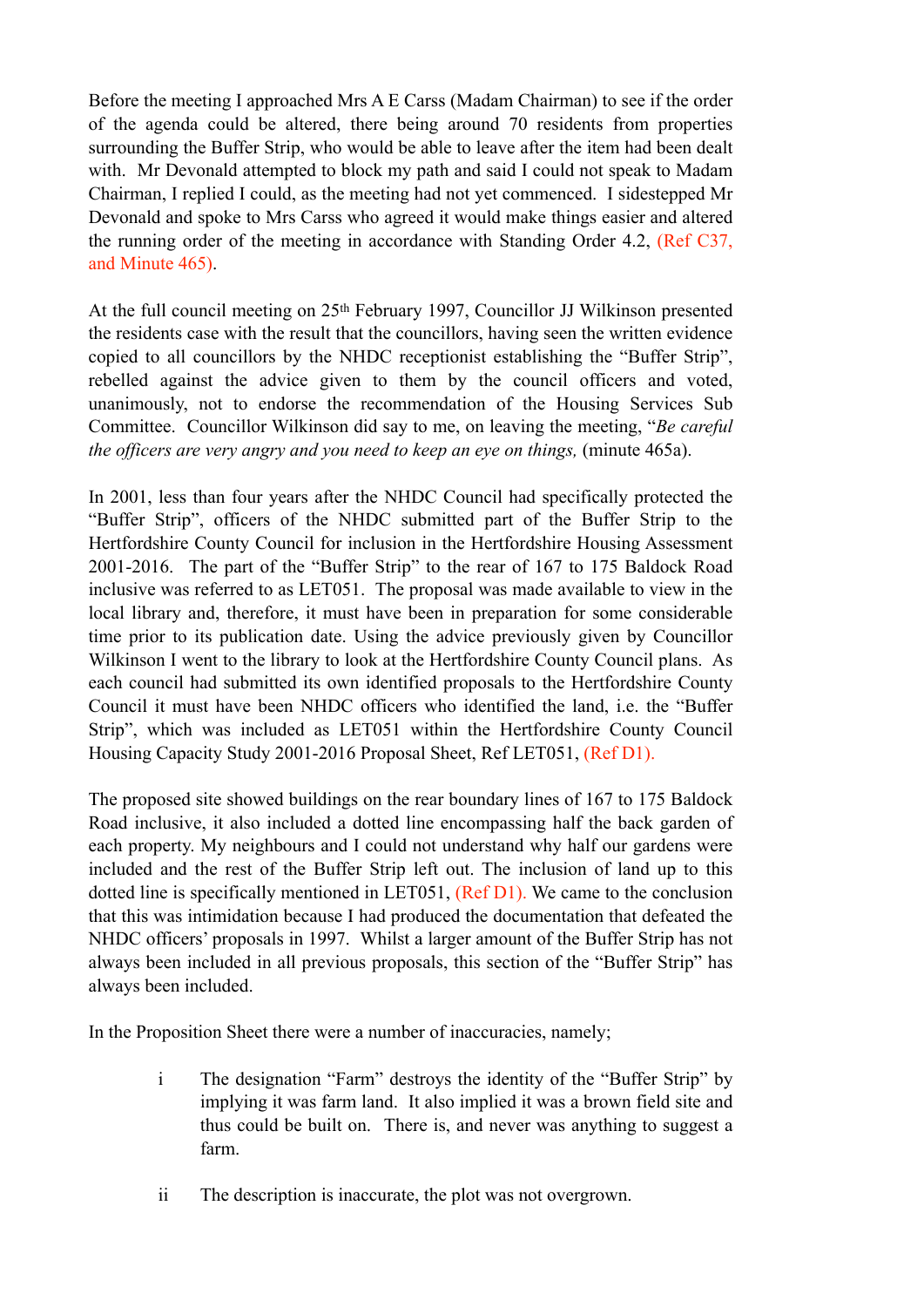iii When challenged, Hertfordshire County Council could not identify any building "currently up for sale" although the plan shows a new building on the site of an existing house, owned at that time by NHDC (Number 45 Radburn Way). As an observation is it unethical for a council to put up for sale a property it had identified for demolition?

This study was marked as a Non Starter in the Hertfordshire County Council paper but the question arises why the NHDC submitted this site for the consultants' consideration in the first place in the full knowledge that the land could not be built on. Hertfordshire County Council letter dated 15th February 2002, (Ref D10), confirms reason for withdrawal is the covenant as identified by NHDC. My letter of the 11th March 2002 to Hertfordshire County Council, (Ref D11), thanks them for confirming that NHDC have informed them that a covenant exists on this land, i.e. the Buffer Strip.

 On the 27th March 2003, (Ref D13), Hertfordshire County Council, Environment Department confirmed that NHDC had included part of the Buffer Strip in their Residential Development Potential statement for 1st April 2002 as LR.6,2. Yet another change of identification which again included only part of the "Buffer Strip", being the land to the rear of 167-175 inclusive and another example of the NHDC attempt to develop the "Buffer Strip".

To verify this, my wife and I tried to see a senior member of the NHDC Planning Department on the 31st March 2003. However, we were only able to see someone who said she had only been in post for six months, Ms M Saunders. We were shown a map that was out of date by some 7 years and there was a reluctance to identify exactly where LR.6,2 was. Ms Saunders stated that all sites entered into the Technical Report No 2-Housing Capacity in Hertfordshire had been marked in red on the map. As the map was out of date it did not identify the "Buffer Strip" in red. I then asked, on three separate occasions, where precisely was reference LR.6,2 and only after much hesitation did she concede it was "The Orchard", i.e. the Buffer Strip. During this meeting with Ms Saunders she left the room on several occasions seeking advice from her department. This was perceived as yet another example of the NHDC being deliberately evasive. Following the meeting with Ms Saunders, I received an e-mail on 7th March which stated that the application had been a "mistake" and that it had been withdrawn and they had informed HCC to that effect, (Ref D14). This was followed up by a letter From M Saunders also dated 7th March 2003 in which Ms Saunders had coupled her name with Mr Beavan, a senior officer in the department, I therefore, believe that the letter was written with the full authority of the Planning Department (Ref D18).

As I now so distrusted NHDC officers and I thought they might include LR.6,2 and claim there had been no objections, I submitted a formal objection to the Hertfordshire County Council (Ref D19), and this time LR.6,2 was withdrawn. Further, there was no mention of Freeman House in either of these proposals and confirms, in my opinion, there was a hidden agenda on the original proposals in 1996/1997. It is also strange that only part of the "Buffer Strip" was included in these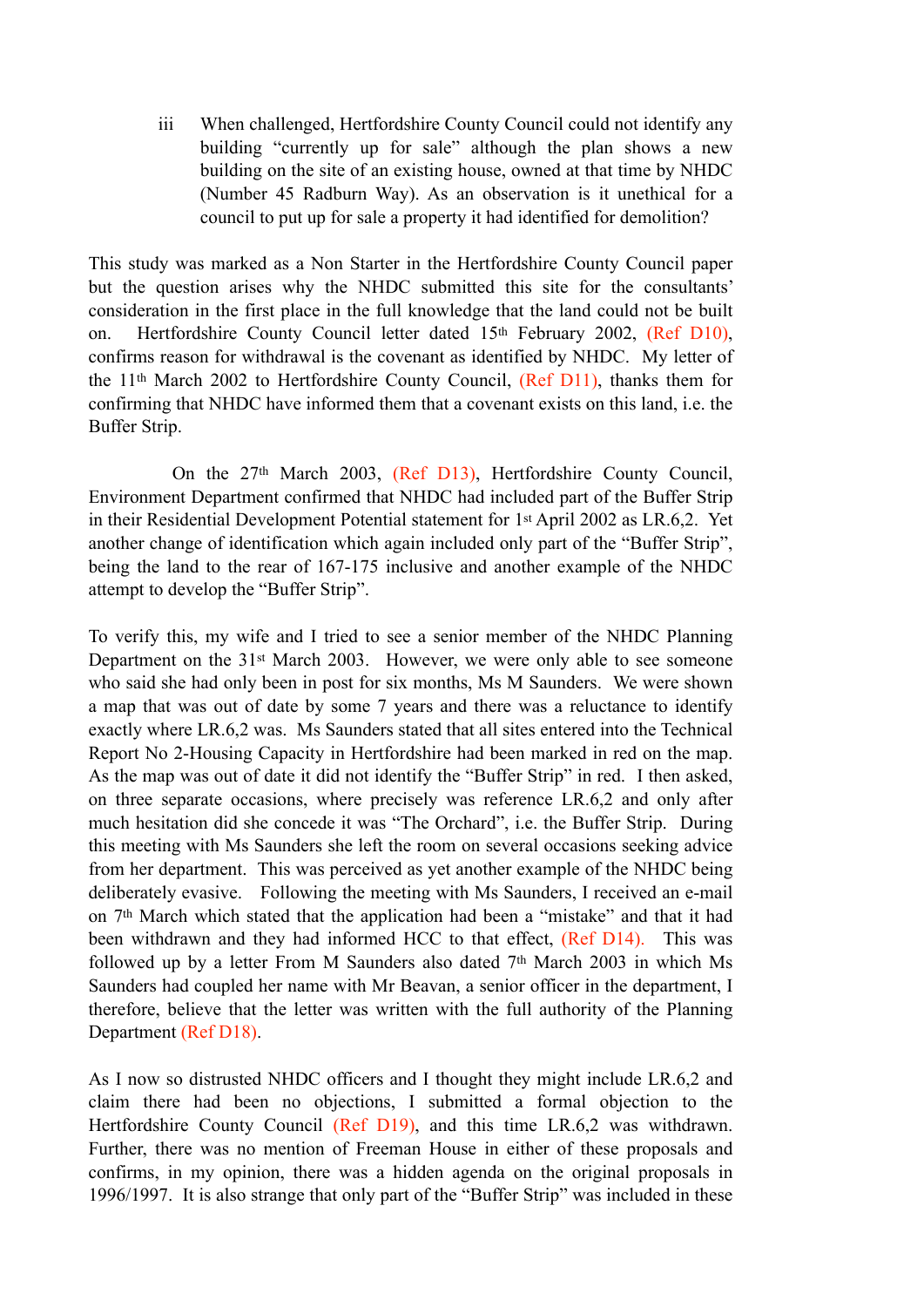proposals, the cut off point dividing the two most vocal residents, who now believe this to be a divide and rule policy.

In September 2003 having been alerted that the "Buffer Strip" had once again been included in yet another proposal, i.e. the NHDC Urban Capacity Study, complied by Halcrow Associates I found that this time the "Buffer Strip" was designated 4030.

On the 23rd September 2003, I visited the Council Offices and asked to see a member of the Planning Staff and a Mr Richard Kelly came forward. I asked Mr Kelly that in the light of the written assurances received earlier in 2003 why this land was included? He said that the study was produced by consultants and the land in question would be removed before being submitted to the Council. As some of the consultants' proposals had already been removed I asked why 4030 was still there, he said it was an *"oversight*". I advised Mr Kelly that there had been many "*oversights and mistakes*" in relation to this land and I thought there was a hidden agenda. He assured me this was not the case. I requested that Mr Kelly write to me confirming that 4030 would be removed before being submitted to Council, he agreed to this.. I received a letter from Mr Kelly; dated 23rd September 2003, in which he confirms NHDC *"will not be considering site 4030 as suitable for development, owing to the existence of the Legal Covenant*", (Ref E2).

My letter of 6<sup>th</sup> March 2004, (Ref E17), highlights the difficulty of even councillors obtaining information. I do not believe this is due to incompetence on the part of officers of the Council but a desire to provide only such information as supports their case. Councillor Cunningham in his email 27 February 2004, confirms delay in responding and general difficulties experienced with the Planning Department, (Ref E15).

Further to being alerted by my neighbour, Freeman House again came into the picture so I again began enquiries, this time with the Hertfordshire County Council. I also wrote to Quantum Care, provider of care services for Freeman House. A Mr D Parry, a Director of Quantum Care, stated in a telephone conversation on 25<sup>th</sup> May 2007 that, *"Freeman House is not really suitable as a care home, it does not have en-suite and we do not feel it meets the standards required today. There appears to be some allotments to the side of Freeman House where there could be some development but things are at a very early stage*". (Ref F10).

On the 5th August 2007, I sent identical letters, (Ref F42), to Councillor K Emsall, Hertfordshire County Council, and Councillor Cunningham NHDC requesting information on the Buffer Strip. In that letter I made the point about harassment, waste of tax payers money and council officers time. My letter to Councillor Emsall, (Ref F42), was sent after having spent six months trying to obtain information from the Hertfordshire County Council relating to Freeman House. In his reply dated 1st September 2007, (Ref F49), Councillor Emsall informed me that the survey was only related to what might be done with Freeman House when vacated, it did not specify where a replacement would be located.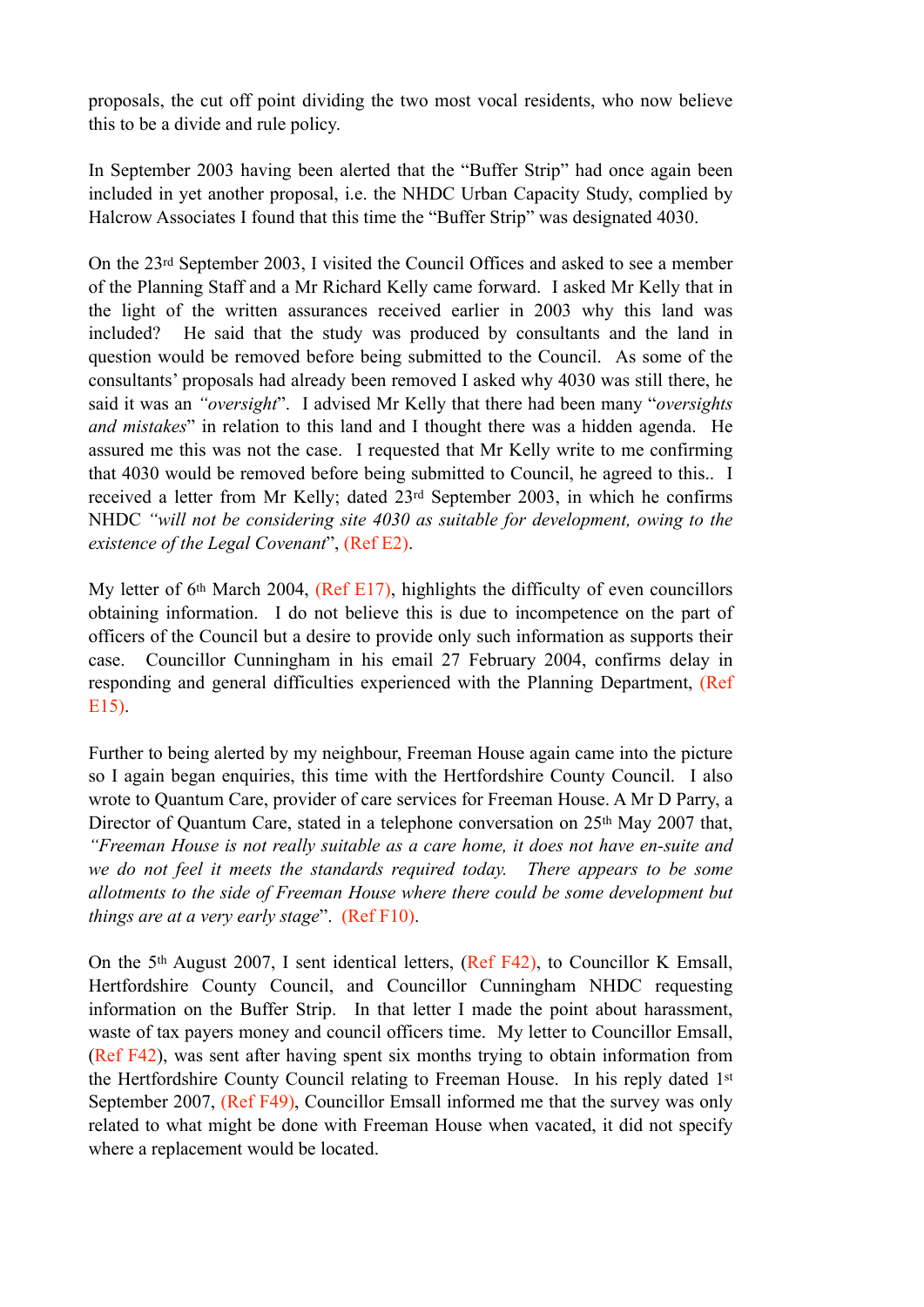Late in 2007 a notice was placed in the local newspaper, which referred to information on a web site and in turn to the Local Development Framework, (LDF). Within this, two thirds of the Buffer Strip was identified as Lr/24. I endeavoured to find out from NHDC, (Ref F70),what criteria was used for land to be included in the Local Development Framework, as on the web site of the East of England Regional Assembly I could find no requirement for any criteria, only a statement that the Regional Assembly will comment on plans submitted to it.

On the 4th December 2007 in a letter to my local Councillor (Ref F59), I requested the criteria of land being included in the LDF. A letter dated the 8th February 2008, (Ref F78), two months later a letter from the Chief Executive confirmed that there was "*no specific criteria"*, thus the NHDC officers took it upon themselves to include the "Buffer Strip" in the Local Development Framework, despite being fully aware of the covenant as previously identified by NHDC Officers.

During the period of consultation on the NHDC paper; Land Allocations Issues  $\&$ Options I wrote to Mr Scholes, (Ref F79), to point out that the Chief Executive had stated in his letter of 8th February, 2008, (Ref F78), that the Halcrow Report had been used to compile the LDF. In Mr Kelly's letter dated 23rd September, 2003, (Ref E2), the Halcrow Report on the development of the "Buffer Strip" had been withdrawn on the grounds of the "*Legal Covenant*".

In 2008, the NHDC published Local Development Framework Land Allocations-Issues and Options Consultation 24th January-19th March 2008 paper. This identified the "Buffer Strip as Lr/24". Having failed to get the NHDC Planning Department to withdraw the Buffer Strip, I had no alternative but to submit an objection, (Ref F80).

Mention is again made about a relocation of Freeman House, (Ref F80a, page 2), (which was part of the LDF), but on this occasion it would appear that the Hertfordshire County Council had declined to become involved in the proposals, thus forcing the NHDC into a position of having to enter the "Buffer Strip" in the guise of The Owner.

The Local Development Framework discussion paper had a number of serious inaccuracies,

- i The picture does not show the section of the "Buffer Strip" in question but the entrance to the section of the "Buffer Strip" to be retained by the council.
- ii The area was not overgrown.
- iii Only two thirds of the Buffer Strip is included on this occasion. One must ask is this a further attempt to split the residents?
- iv Freeman House is mentioned three times within the proposed use and is listed as "residential" when it was a care home.

Some 3 months after the closure date for objections on the LDF I wished to compare the percentage objections received relevant to each site, I wrote to the NHDC Freedom of Information department requesting information on the relevant number of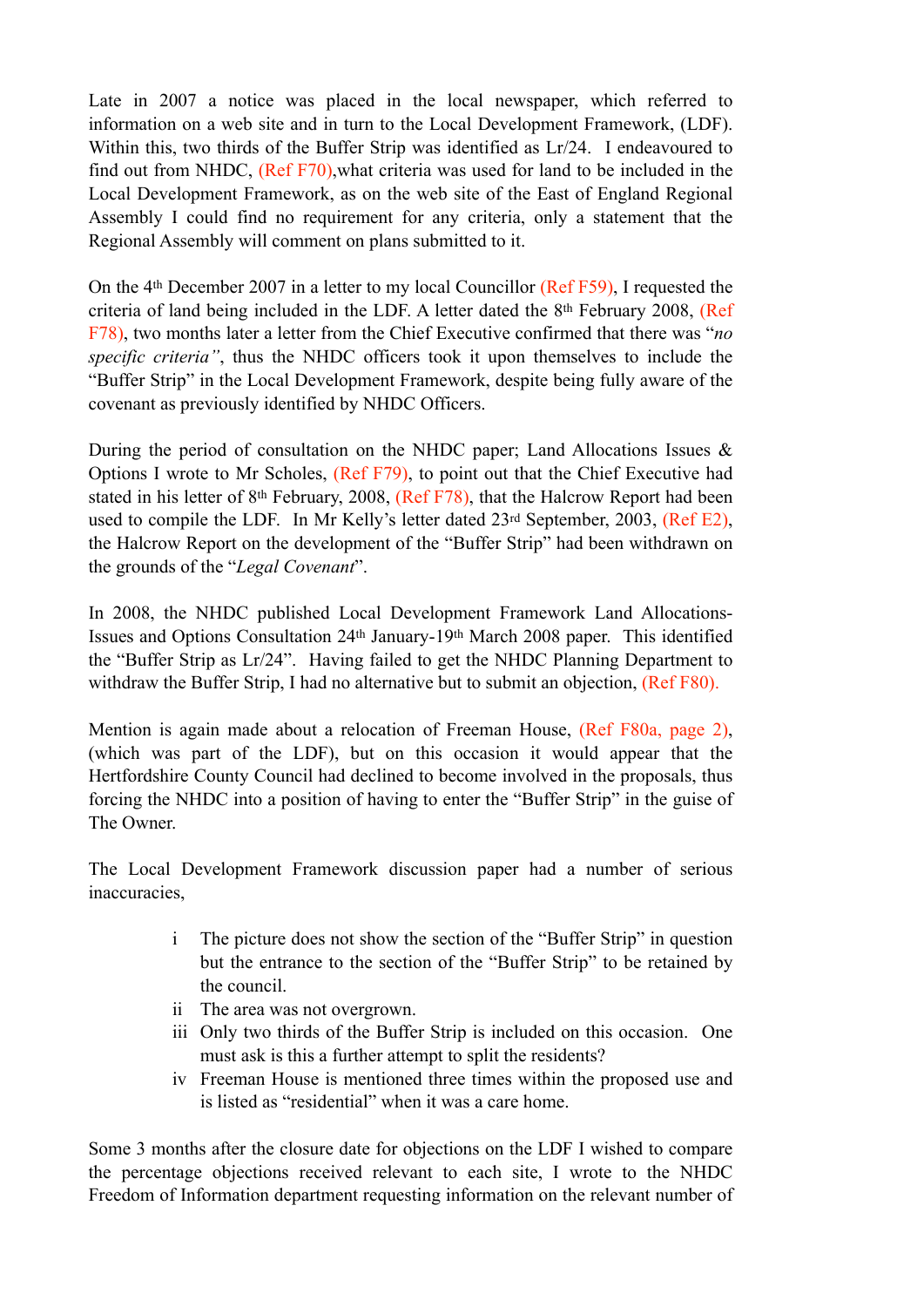objections or representations on the various sites, which had been received by the NHDC, only to be told I would have to pay for the information as it would require some eighteen hours to obtain, (Ref F87). I found this an unbelievable response as logic dictates each objection would have been allocated to the site it applies to. If this is so, to find the computerised information should take less than 30 minutes as it is basic statistical information. I asked for information for a specific site, LG6, and this information was forwarded to me, (Ref F93). Of the 63 properties that surround the "Buffer Strip" (this includes 20 homes in a block of flats which is part owner occupied and part council tenants); some of the tenants being unsure whether they were entitled to object. Despite this the NHDC received 32 individual objections, no petition was raised, each objection was an individual one made by the household submitting it. The Council officers admitted this to be a high percentage. Although not covered in the original agreement many of the properties on the south side of the "Buffer Strip" bought their property knowing the "Buffer Strip" could not be built on and are equally resolved to defend it.

During the Complaints Procedure I did receive from Mrs Atlay a copy of the legal opinion, (Ref F122), this turned out to be no more than the opinion of the NHDC legal department, not an independent one. Further it was the one presented to the Housing Services Sub Committee on 2nd January 1997. It is also the document which was so comprehensively rejected by the Housing Services Committee and Full Council on 21st January 1997 and the 25th February 1997 respectively,

Finally, I do not understand why the Estates Department did not take the opportunity, in 1997, to replace its "lost documentation" with copies of the documentation I presented. It certainly had the opportunity to do so. I contend that the only documentation missing in connection of the "Buffer Strip" relates to its preservation.

#### **Maladministration and Misinformation**

I understand that in 1984 the buffer strip, LG6 was "zoned on the District plan for residential development purposes". This was done without the knowledge of the residents of whose property backs onto the "Buffer Strip" and is in direct violation of the Minister's formal decision to preserve a buffer state.

NHDC have a history of being less than helpful, or perhaps it is incompetence, but what ever the reason they have, over a protracted period have made at least six attempts to develop the "Buffer Strip" and in each case when challenged have withdrawn the proposal. One may wonder why the officers of NHDC have this obsession to reverse the Councils decision and I will never forget what a councillor told me after the 1995 meeting; "*Be careful the officers are very angry and you need to keep an eye on things*".

In December 2009 I approached my constituency MP over the proposed development of the "Buffer Strip". He wrote to NHDC in which I understand he made available various documents he had researched in the parliamentary archives. His advice to me was that "I have a good case", and being a QC this gives considerable credibility to my objection as it is also independent. As late as November last year NHDC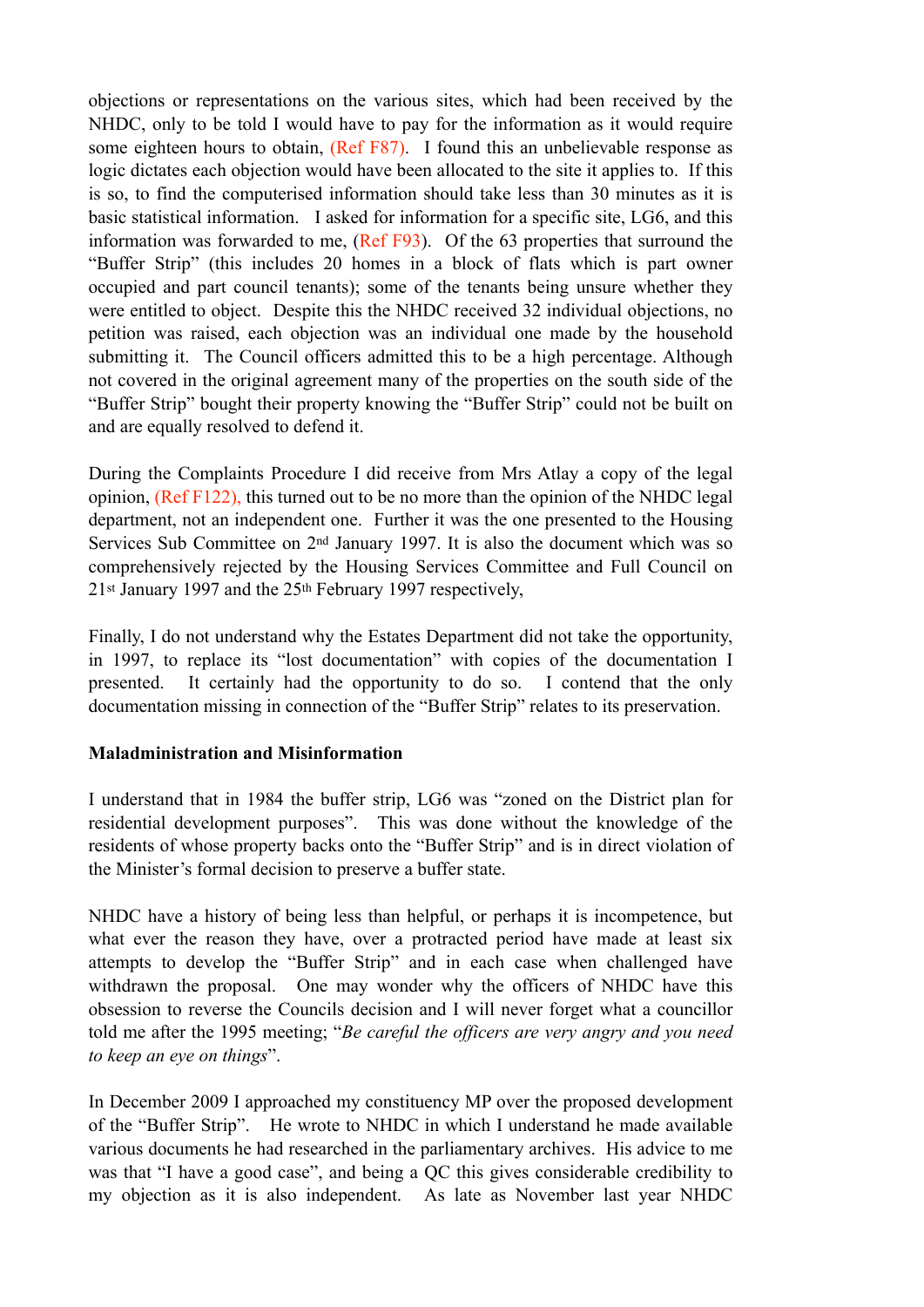authorised the removal of the dead or diseased apple trees from LG6, some 95%, notwithstanding that the majority were still bearing fruit! Why NHDC should take this action prior to this Enquiry can only be a matter of conjecture.

I accept my documentation is not 100% complete but NHDC appear not to have any relevant documentation, one may wonder why?

### **Reasons for Not Approving the Development of LG6**

My objection to the development of "The Buffer Strip", ie LG6 is that it cannot be developed for housing due to the covenant as advised by NHDC Officers. It should be noted that when the development of the Jackman Estate was under consideration the documentation produced at that time only allowed the Jackman Estate development to precede subject to the provision of a "Buffer Strip", in perpetuity, namely, LG6. Thus this land, LG6 cannot be included in the Local Plan 2011-2031.

LG6 is known locally as "The Buffer Strip" and since the amendment to the Letchworth Town Development Order this circa 1955 this has not stopped NHDC, in recent years trying to evade or ignore previous agreements despite acknowledging, in writing, a "Covenant" exists that prevents development.

The land referred to as LG6 in the current Local Plan 2011-2031 has been subjected to various housing development proposals by NHDC since the Council Meeting of 25th February 1997, namely;

Freeman House Scheme NHDC Agenda 14th January 1997 Buffer Strip NHDC letter dated 20th January 1997 LE051, Hertfordshire County Structure Plan 2001-2016 Lr/24 , Strategic Housing Land Available Assessment 4030, Halcrow Report LR.6,2, Hertfordshire Structure Plan, Amendments 2001-2016 Site 13, NHDC correspondence,  $(1<sup>st</sup> Oct 13)$  and the Comet  $(13<sup>th</sup> Sep 13)$ 

NHDC have in the past argued that when they acknowledge the covenant it was a "mistake" but over the period of time NHDC have made numerous mistakes. However, in 1996 a letter from NHDC, dated 10<sup>th</sup> September, 1996, (C15), accepts *"That something was said at the time of the Councils acquisition of what is now the Jackmans Estate is not in dispute".* 

It is a matter of record that every attempt over the past twenty years and prior to the inclusion in the North Hertfordshire Local Plan 2011-2031, NHDC has tried on at least six occasions, to develop the "Buffer Strip", i.e. LG6. all previous proposals by NHDC were withdrawn on being challenged. Its inclusion in the current Local Plan 2011-2031 is, I suggest, yet another attempt to set aside the original agreement or covenant as referred to by NHDC officers.

I believe LG6 can only be built on once the present constraints have been revoked by a Court of Law and it is disingenuous on the part of NHDC to include it within the Local Plan 2011-2031 and putting this Enquiry in an invidious position.